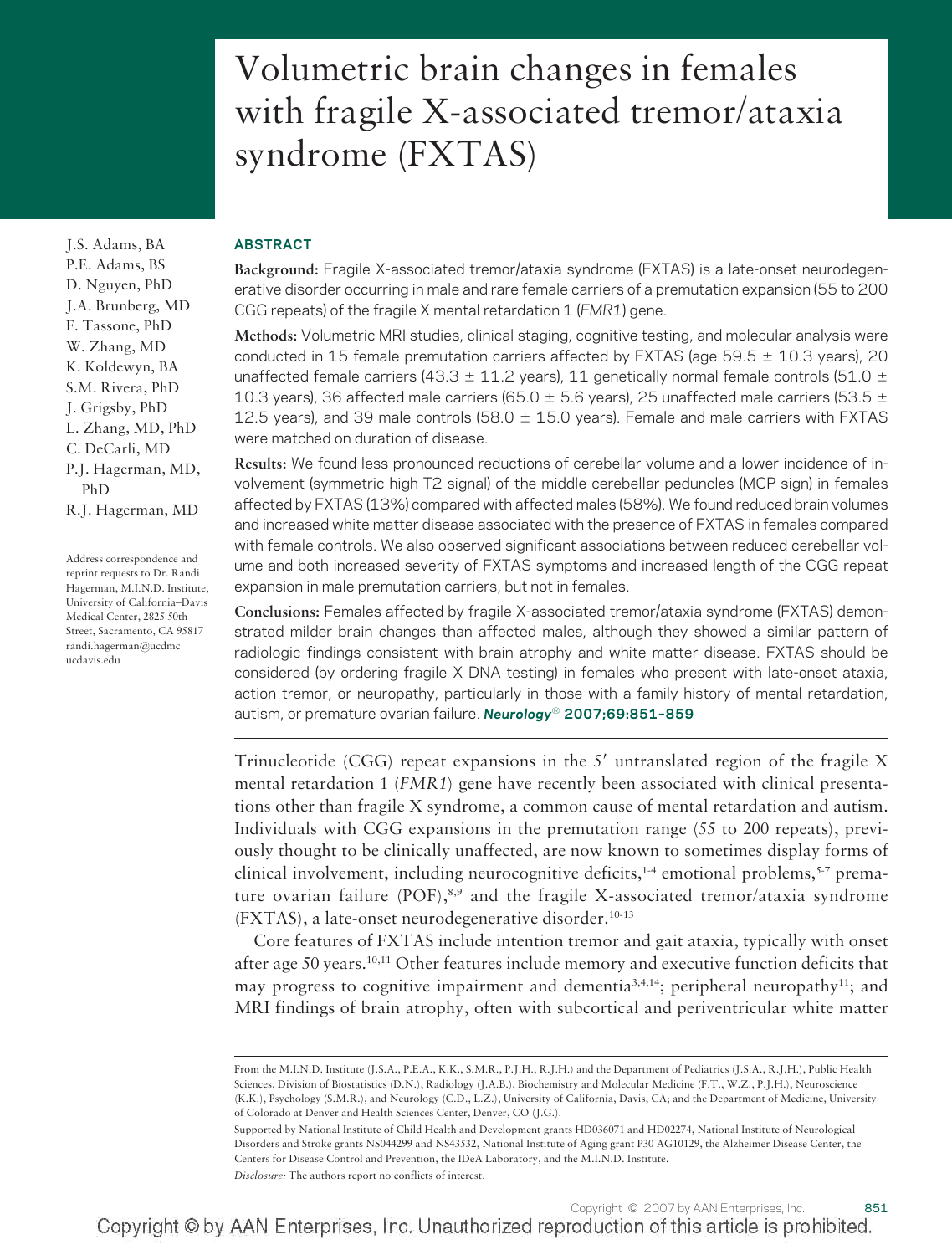disease, including white matter disease in the middle cerebellar peduncles (the MCP sign, present in approximately 59% of affected males).15-18 Neuropathologic studies of FXTAS have documented intranuclear inclusions in neurons and astroglial cells throughout the cerebrum and brainstem.19,20 Although FXTAS affects approximately 40% of male carriers older than 50 years in known fragile X families, it is thought to be rare in females, with only a few case studies reported.21-25 The second X chromosome in females may be protective for involvement with FXTAS.<sup>23,24</sup>

Neither POF nor FXTAS is seen in individuals with fragile X syndrome, who have CGG expansions in the full mutation range (>200 repeats). In contrast to fragile X syndrome, which involves silencing of the *FMR1* gene, premutation carriers have normal or slightly reduced levels of the *FMR1* protein product (FMRP), but dramatically (twofold to eightfold) elevated levels of *FMR1* messenger RNA  $(mRNA)$ .<sup>26</sup> It is hypothesized that the presence of elevated levels of expanded-repeat *FMR1* mRNA has a toxic "gain-offunction" effect, $27$  akin to the pathogenic mechanism associated with myotonic dystrophy.28 The presence of a pathogenic mechanism involving the premutation allele is of great importance given the high prevalence of the allele in the general population (1 in 813 males and 1 in 259 females).29,30 Further studies of the effects of the premutation allele in both male and female carriers are therefore warranted.

**METHODS Subjects.** Patients and controls were recruited through families with known fragile X syndrome or FXTAS in family members via a comprehensive cascade testing mechanism. Two additional male controls and one additional female control were recruited to match the age and education level of our affected premutation samples. All study participants signed informed consent for this study, which was approved by the institutional review boards at the University of California at Davis Medical Center and the University of Colorado at Denver and Health Sciences Center.

Our analysis included 35 female premutation carriers (15 affected by FXTAS and 20 unaffected), 61 male premutation carriers (36 affected by FXTAS and 25 unaffected), and 11 female and 39 male controls (normal-range CGG repeats). Of the male premutation carriers,  $59\%$  (n = 36) were previously reported.18 The main comparisons of interest were between diagnostic groups of females (affected vs unaffected carriers, affected vs normal CGG repeat controls), and between females and males affected by FXTAS. There was no difference in age between the affected female and affected male groups ( $p = 0.12$ ), nor was there a difference in the time between the onset of symptoms related to FXTAS and the date of neuroimaging ( $p = 0.56$ ). Unaffected female carriers  $(43.2 \pm 11.2 \text{ years})$  were younger than affected females (59.5  $\pm$  10.3 years;  $p < 0.01$ ; table 1). This age difference is likely due to an increased incidence of FXTAS in aging premutation carriers, particularly those older than 50 years, which would diminish the pool of unaffected premutation carriers in this age range. Thus, in subsequent analyses we adjusted for the effect of age in regression analysis and analysis of covariance (ANCOVA). Among female premutation carriers, there was no difference in activation ratio between those with FXTAS and unaffected groups ( $p = 0.54$ ). Among all premutation carriers, there was no difference in CGG repeat length between sexes or diagnostic groups (FXTAS or clinically uninvolved). There was also no significant difference in education level between any of our groups (table 1).

**Neuroimaging.** Structural magnetic resonance images were acquired using a 1.5-T GE Signa Horizon LX Echospeed system. The acquisition parameters were as follows:

- Coronal three-dimensional spoiled gradient recalled echo (inversion recovery–prepped spoiled gradient recalled echo) acquisition, T1 weighted: coronal plane, threedimensional acquisition, gradient recalled echo, radiofrequency spoiled, repetition time 9.1 msec, spatial resolution  $0.9375 \times 0.9375 \times 1.5$  mm thickness.
- High-resolution fluid-attenuated inversion recovery (same orientation as axial spin echo): oblique axial plane, two-dimensional acquisition, inversion recovery spin echo, echo time 144 msec, repetition time 11,000 msec, inversion time 2,250 msec, 14 slices/acquisition, two interleaved acquisitions, resolution  $0.9375 \times 0.9375 \times 3$ mm thickness, 0-mm interslice on reconstructed image.

MRI quantification was performed using a customwritten computer program operating on a UNIX, Solaris platform (Quanta 6.1), as previously described.<sup>18</sup> All volumes were normalized to total cranial volume (TCV).

The TCV was segmented into CSF, brain matter, and white matter increased T2 signal intensity volume according to previously published methods,<sup>31-34</sup> and then further subdivided into regions of interest, including cerebrum, cerebellum, lateral ventricles, and third ventricle. Lateral and third ventricular volumes were summed for a total ventricular region of interest. Hippocampal volumes were quantified by operator-guided tracing as described previously.33

MRIs were reviewed with a neuroradiologist (J.A.B.), and the MCP sign was scored as present or absent.

**Clinical evaluation.** The diagnosis of FXTAS was made after a thorough medical, neurologic, and radiologic examination.35 Patients met criteria for probable or definite FXTAS, as previously described.<sup>15</sup> After examination, a FXTAS clinical staging score was given to each patient with the premutation. This 7-point staging scale, as previously reported, $3,14$  measures functional impairment, as follows:  $0 =$ normal functioning;  $1 =$  subtle or questionable tremor or balance problems with no interference in activities of daily living (ADLs); 2 = minor but clear tremor or balance problems producing minor interference with ADLs;  $3 =$  moder-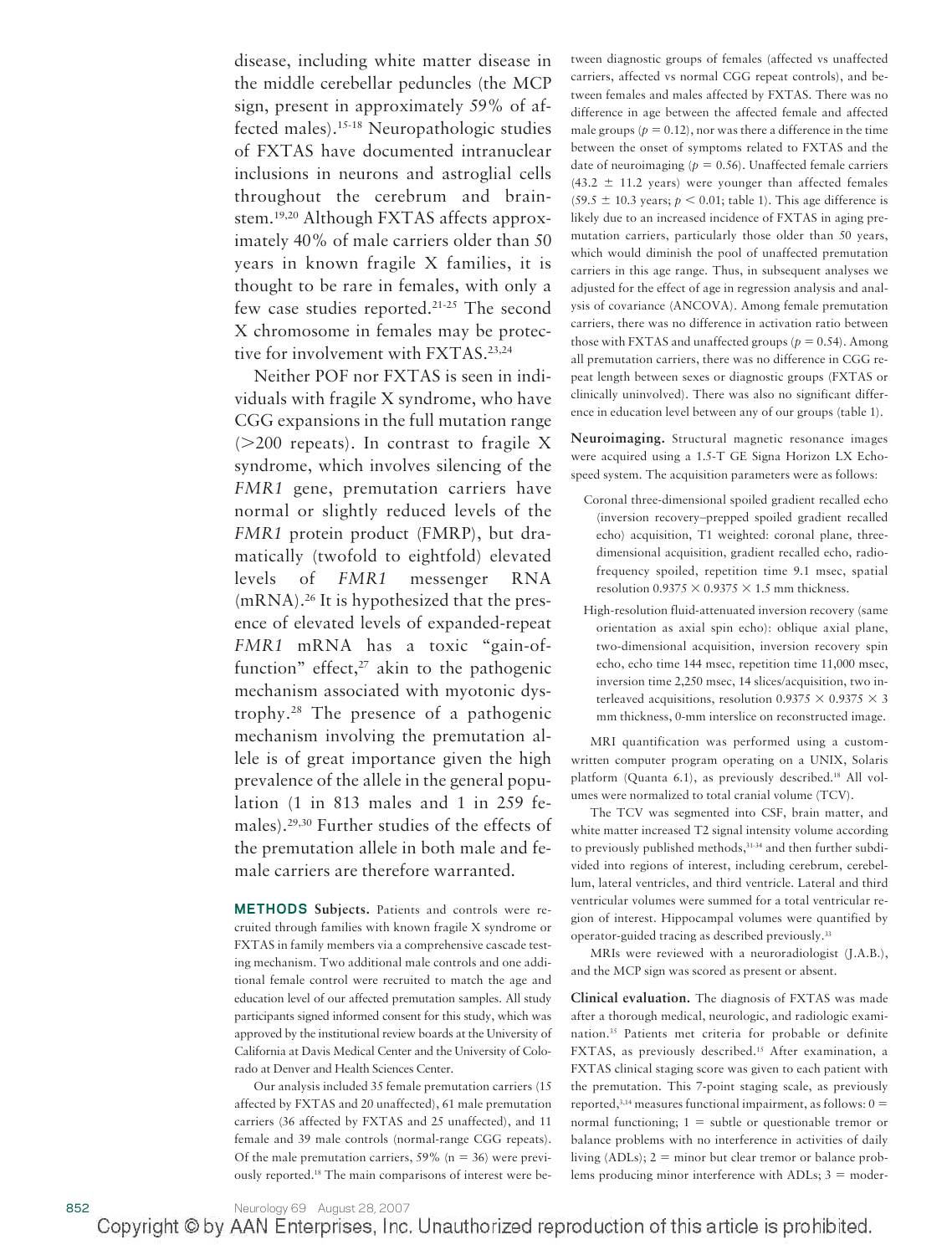| Table 1<br>Characteristics of 146 study subjects |            |                         |                          |                          |                         |         |  |  |
|--------------------------------------------------|------------|-------------------------|--------------------------|--------------------------|-------------------------|---------|--|--|
|                                                  |            | Male (total $n = 100$ ) |                          | Female (total $n = 46$ ) |                         |         |  |  |
| Characteristic                                   |            | n.                      | Mean $\pm$ SD            | n.                       | Mean $\pm$ SD           | p Value |  |  |
| Age, y                                           | Control    | 39                      | $58.0 \pm 15.0$ (31-88)* | 11                       | $51.0 \pm 10.3$ (35-65) | 0.08    |  |  |
|                                                  | Unaffected | 25                      | $53.5 \pm 12.5$ (34-78)  | 20                       | $43.2 \pm 11.2$ (30-71) | < 0.01  |  |  |
|                                                  | Affected   | 36                      | $65.0 \pm 5.6$ (53-73)   | 15                       | $59.5 \pm 10.3$ (42-74) | 0.12    |  |  |
| Education, y                                     | Control    | 37                      | $16.2 \pm 3.2$           | 3                        | $16.0 \pm 2.6$          | 0.93    |  |  |
|                                                  | Unaffected | 24                      | $16.3 \pm 2.5$           | 17                       | $15.1 \pm 3.8$          | 0.20    |  |  |
|                                                  | Affected   | 36                      | $16.0 \pm 3.0$           | 14                       | $15.1 \pm 3.0$          | 0.36    |  |  |
| Age at symptom <sup>+</sup> onset, y             | Affected   | 35                      | $58.0 \pm 6.6$           | 15                       | $51.0 \pm 14.8$         | 0.09    |  |  |
| Years since symptom onset                        | Affected   | 35                      | $6.8 \pm 4.5$            | 15                       | $8.9 \pm 11.0$          | 0.56    |  |  |
| CGG repeat                                       | Control    | 32                      | $29.4 \pm 5.1$           | 10                       | $31.6 \pm 6.1$          | 0.74    |  |  |
|                                                  | Unaffected | 24                      | $86.2 \pm 30.4$          | 18                       | $93.3 \pm 17.6$         | 0.06    |  |  |
|                                                  | Affected   | 35                      | $93.7 \pm 18.7$          | 15                       | $91.9 \pm 12.4$         | 0.80    |  |  |
| FMR1 mRNA                                        | Control    | 24                      | $1.4 \pm 0.4$            | 9                        | $1.4 \pm 0.2$           | 0.88    |  |  |
|                                                  | Unaffected | 22                      | $3.3 \pm 1.8$            | 16                       | $2.4 \pm 0.7$           | 0.01    |  |  |
|                                                  | Affected   | 30                      | $3.4 \pm 0.9$            | 14                       | $2.8 \pm 1.2$           | 0.08    |  |  |
| Activation ratio                                 | Unaffected |                         |                          | 18                       | $0.56 \pm 0.20$         | $0.54*$ |  |  |
|                                                  | Affected   |                         |                          | 15                       | $0.58 \pm 0.07$         |         |  |  |
| IQ-verbal                                        | Control    | 35                      | $116.1 \pm 17.0$         | 7                        | $111.6 \pm 12.6$        | 0.47    |  |  |
|                                                  | Unaffected | 25                      | $115.8 \pm 16.6$         | 20                       | $106.5 \pm 12.7$        | 0.04    |  |  |
|                                                  | Affected   | 35                      | $106.0 \pm 15.2$         | 15                       | $104.3 \pm 11.1$        | 0.72    |  |  |
| IQ-performance                                   | Control    | 36                      | $116.4 \pm 14.5$         | 7                        | $115.6 \pm 16.5$        | 0.89    |  |  |
|                                                  | Unaffected | 24                      | $115.5 \pm 14.7$         | 20                       | $111.4 \pm 11.5$        | 0.34    |  |  |
|                                                  | Affected   | 34                      | $100.0 \pm 15.3$         | 15                       | $103.1 \pm 10.9$        | 0.45    |  |  |

\* Age range (min–max).

† Symptoms include intention tremor and ataxia.

‡ Comparison of the activation ratios of affected and unaffected female premutation carriers.

 $mRNA$  = messenger RNA.

ate tremor or balance problems with at least occasional falls and significant interference in ADLs;  $4 =$  severe tremor or balance problems requiring the use of a cane or walker;  $5 =$ use of a wheelchair on a daily basis;  $6 =$  bedridden.

The Wechsler Adult Intelligence Scale III,<sup>36</sup> providing a measure of verbal IQ and performance IQ, was administered to subjects.

**Molecular analysis.** *DNA analysis.* Genomic DNA was isolated from peripheral blood leukocytes (5 mL of whole blood using standard methods (Puregene Kit; Gentra Inc.). Southern blot and PCR analyses were performed as previously described.37,38 Analysis and calculation of the repeat size (for both Southern blot and PCR analysis), methylation status, and activation ratio were conducted by using an Alpha Innotech FluorChem 8800 Image Detection System. The activation ratio in females expresses the percent of cells that carry the normal allele on the active X chromosome and is calculated by the ratio of the intensity of the normal unmethylated band over the sum of the intensities of the unmethylated and methylated normal bands.<sup>39</sup>

*FMR1 mRNA levels.* All quantifications of *FMR1* mRNA were performed using 7700 and 7900 Sequence Detectors (PE Biosystems), as previously described.<sup>26</sup>

**Statistical analysis.** Univariate comparisons of patient characteristics between sex and diagnostic groups (control, unaffected, and affected with FXTAS) were performed with one-way analysis of variance for continuous variables and the Fisher exact test for the categorical variable MCP sign. The primary comparisons of MRI volumetric structures among sex and diagnostic groups were performed using ANCOVA, adjusting for age. Among those affected with FXTAS, we used ANCOVA adjusting for the year of symptom onset as well as age. Regression analyses with the independent variables, CGG repeat size, mRNA level, and age, were used to examine relationships with MRI volumetric structures and IQ scores in premutation carriers. Association/correlation between FXTAS score and MRI volumetric structures and IQ measures among patients with FXTAS were based on the (partial) Pearson correlation, adjusted for age.

Reported *p* values are two-sided and unadjusted. Significant *p* values (at level 0.05) after adjusting for multiple comparisons are marked by an asterisk (\*) throughout the text. *P* value adjustments were made only for primary comparisons between male and female premutation carriers and among females. Comparisons among males in all analyses were considered secondary, because previous studies with male sub-

Neurology 69 August 28, 2007 853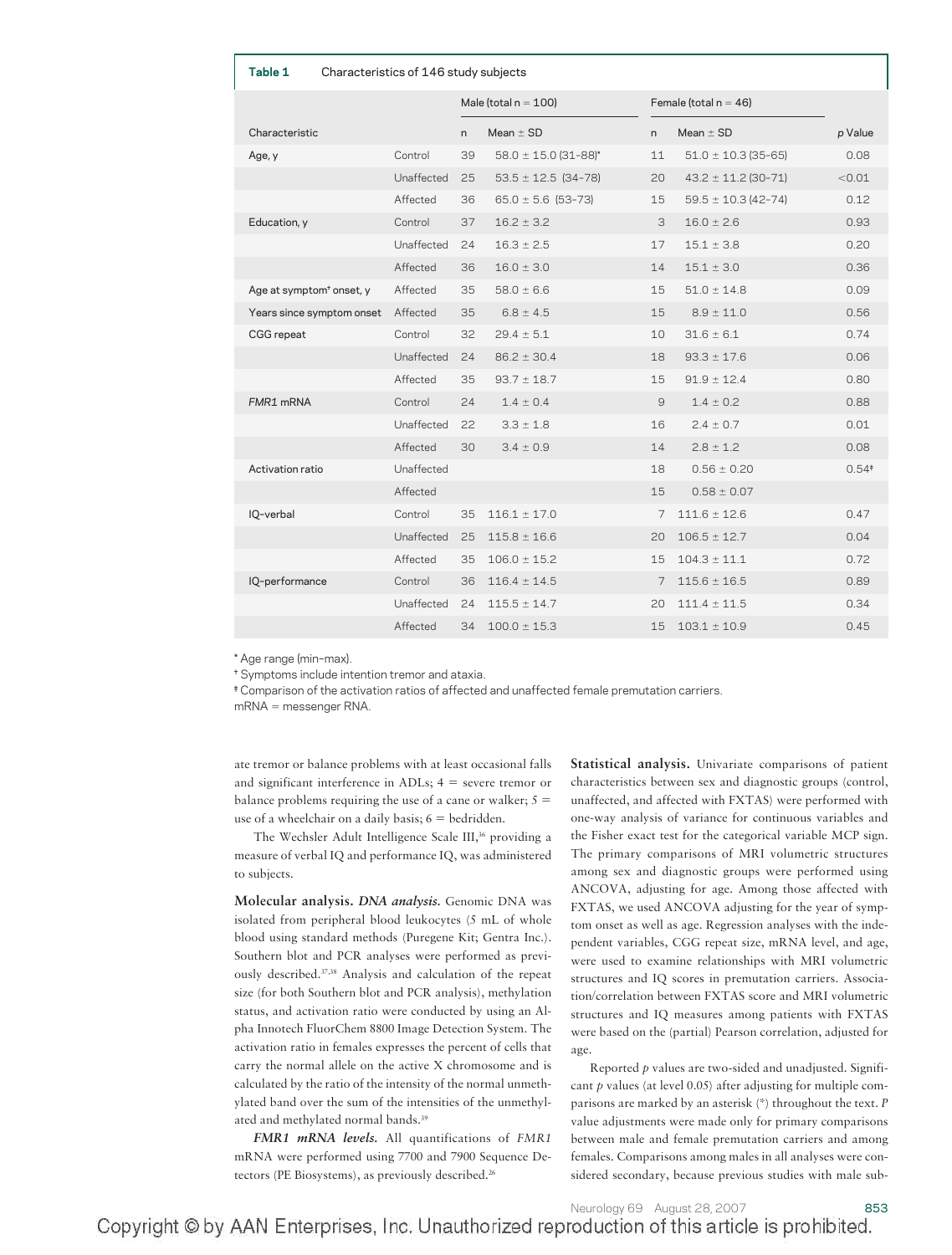

Closed triangles represent males, and open triangles represent females. Unless otherwise noted, all *p* values are for comparisons of predicted means at age 70 years (fitted analysis of covariance model). We found significant differences within both sex groups between patients with fragile X-associated tremor/ataxia syndrome (FXTAS) and both controls and unaffected premutation carriers in whole brain volume and whole brain white matter increased T2 signal intensity volume, as well as within the male sex group in

jects have been reported<sup>18</sup> and are not of direct (primary) interest in this study. *P* value adjustment was performed using the Sidak step-down method.

Because age is significantly associated with volumetric structures among diagnostic and sex groups, it was necessary to compare volumetric structures among these groups at specific ages in the ANCOVA model. Thus, we chose to examine volumetric differences among groups at ages 50, 60, and 70 years, covering a broad range of ages for the FXTAS patients.

All volumetric structures were normalized by total cranial volume before statistical analyses. All tests were performed at a significance level of 0.05. Statistical analyses were performed with the use of SAS software, version 9.1 (SAS Institute).

**RESULTS Sex differences in radiologic findings.** The incidence of a positive MCP sign was lower in females affected by FXTAS than in affected males, 13.3% (2/15) among affected females compared with 58.3% (21/36) among affected males  $(p = 0.005)$ . In a direct comparison of brain volumes (normalized to TCV) between affected females and affected males, adjusting for age, we found greater cerebellar volume ( $p = 0.0001^*$ ) in the affected females (figure 1). We confirmed this finding with a subset model of these affected males and females ( $n = 50$ ), with an additional adjustment for the time since symptom onset, finding an effect of sex on cerebellar volume ( $p =$  $0.001^*$ ).

Pairwise comparisons between individuals affected by FXTAS, unaffected (premutation) carriers, and controls were conducted for both males and females using the fitted ANCOVA model at ages 50, 60, and 70 years ( $n = 146$ ). We found significantly smaller whole brain volumes and increased volume of white matter increased T2 signal intensity in affected females compared with both unaffected female carriers and controls (table 2 and figure 1). These differences were significant at age 70 years. In males, we found significantly smaller whole brain and cerebellar volumes, larger ventricular volume, and a greater volume of whole brain white matter increased T2 signal intensity in affected carriers when compared with both unaffected carriers and controls

cerebellar volume. However, we did not find a significant reduction of cerebellar volume in females affected by FXTAS, as compared with controls or unaffected premutation carriers. Males and females with FXTAS differed in cerebellar volume  $(p = 0.0001^*)$ .  $\dagger$  Total cranial volume. # Graphs depict brain region volumes of males and females, each divided into three groups: control subjects (C), unaffected premutation carriers (U), and premutation carriers affected by FXTAS (A). ‡ White matter hyperintensity (WMHI) volume indicates whole brain white matter increased T2 signal intensity volume. \* *p* value retains significance after correction for multiple comparisons. § *p* value is for the comparison of mean volumes.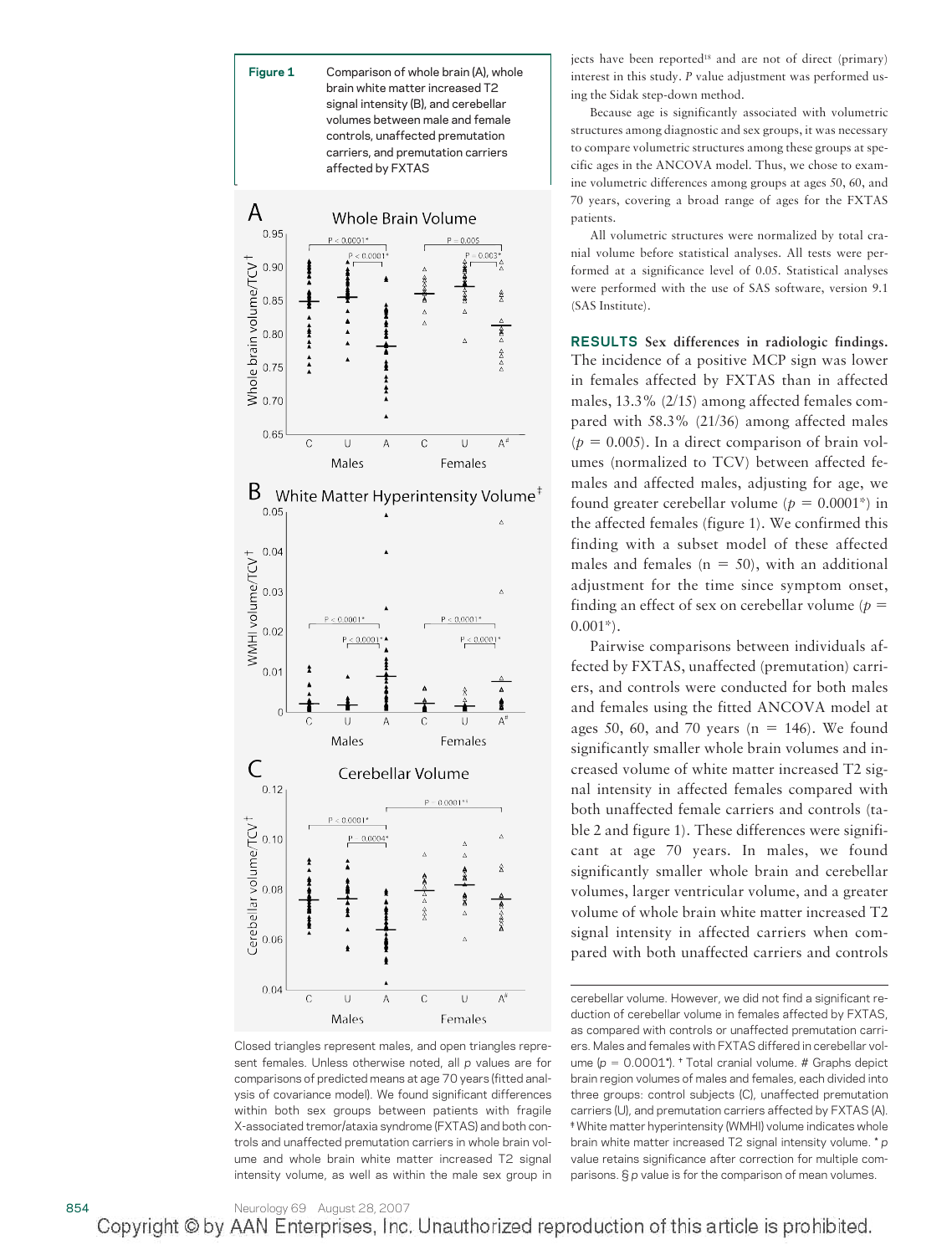| Table 2<br>Volumes of several brain regions in 46 female study subjects |                     |        |                         |                      |  |  |  |  |  |
|-------------------------------------------------------------------------|---------------------|--------|-------------------------|----------------------|--|--|--|--|--|
| Brain structure <sup>+</sup>                                            | Comparison group    | Age, y | Difference <sup>#</sup> | p Value <sup>§</sup> |  |  |  |  |  |
| Whole brain                                                             | Affected-control    | 50     | $-0.587 \pm 1.398$      | 0.6755               |  |  |  |  |  |
|                                                                         |                     | 60     | $-2.524 \pm 1.297$      | 0.0537               |  |  |  |  |  |
|                                                                         |                     | 70     | $-4.462 \pm 1.552$      | 0.0047               |  |  |  |  |  |
|                                                                         | Affected-unaffected | 50     | $-0.202 \pm 1.271$      | 0.874                |  |  |  |  |  |
|                                                                         |                     | 60     | $-2.640 \pm 1.283$      | 0.0415               |  |  |  |  |  |
|                                                                         |                     | 70     | $-5.079 \pm 1.671$      | $0.0028*$            |  |  |  |  |  |
| White matter hyperintensity                                             | Affected-control    | 50     | $0.155 \pm 0.273$       | 0.5708               |  |  |  |  |  |
|                                                                         |                     | 60     | $0.535 \pm 0.253$       | 0.0365               |  |  |  |  |  |
|                                                                         |                     | 70     | $1.226 \pm 0.303$       | $< 0.0001*$          |  |  |  |  |  |
|                                                                         | Affected-unaffected | 50     | $0.111 \pm 0.248$       | 0.6557               |  |  |  |  |  |
|                                                                         |                     | 60     | $0.604 \pm 0.251$       | 0.0172               |  |  |  |  |  |
|                                                                         |                     | 70     | $1.319 \pm 0.326$       | $< 0.0001*$          |  |  |  |  |  |

Plus-minus values are estimated difference  $\pm$  SE.

† All brain volumes were expressed as a percentage of total cranial volume in our analysis to account for differences in head size.

‡ Differences were estimated based on a fitted analysis of covariance model at three different ages (50, 60, and 70 years). § All reported *p* values are raw values taken before correction for multiple comparisons. *P* values that retained significance

after the correction are marked with an asterisk (\*).

Indicates whole brain white matter increased T2 signal intensity.

(table 3 and figure 1). These differences were generally significant at older age levels (e.g., at ages 60 and 70 years). The differences in whole brain, cerebellar, and ventricular volume between affected males and male controls were also evident at the youngest age level (age 50 years). In both males and females, no differences in hippocampal volume were found between the affected group and either the unaffected group or the control group. When comparing unaffected premutation carriers with controls, no difference was found in any measured volumetric parameter in males or females.

**Correlation of clinical staging and quantitative find**ings. Among affected males  $(n = 36)$ , we found an association between more advanced clinical stage (using the FXTAS clinical staging scale) and reduced cerebellar volume ( $p = 0.005^*$ ; figure 2), reduced hippocampal volume  $(p = 0.009^*)$ , increased ventricular volume ( $p = 0.007^*$ ), decreased performance IQ  $(p = 0.002^*)$ , and decreased verbal IQ ( $p = 0.004^*$ ). No significant association was found between clinical stage and either regional brain volumes or IQ scores in affected female premutation carriers ( $n = 15$ ).

**Correlation of molecular measures of** *FMR1* **and radiologic findings.** Regression analyses, with CGG repeat number, *FMR1* mRNA level, and age as independent variables, were used to examine the relationship of molecular measures to brain vol-

umes in male premutation carriers ( $n = 51$ ). Similar analyses were used for female premutation carriers ( $n = 29$ ), with the addition of activation ratio as a covariate.

CGG repeat length was associated with reduced cerebellar volume ( $p = 0.021$ ; figure 2) and increased ventricular volume ( $p = 0.047$ ) in male carriers, but not in female carriers ( $p = 0.82$  for cerebellar volume;  $p = 0.69$  for ventricular volume). Elevated levels of *FMR1* mRNA were associated with reduced hippocampal volume in both male ( $p = 0.0035$ ) and female carriers ( $p = 0.041$ ). However, these associations dropped out of significance after adjusting *p* values for multiple testing.

**DISCUSSION** These results demonstrate milder radiologic findings in females affected by FXTAS as compared with males. We document a significantly lower incidence of the MCP sign in females affected by FXTAS (13.3%) compared with affected males (58.3%). In a direct comparison of radiologic findings in females and males affected by FXTAS, we report less pronounced cerebellar volume loss in females after correcting for both age and time since symptom onset. It is likely that females are buffered from neurodegeneration associated with the premutation allele by a diluting effect of the second, normal X chromosome. However, we do not see significant sex differ-

Neurology 69 August 28, 2007 855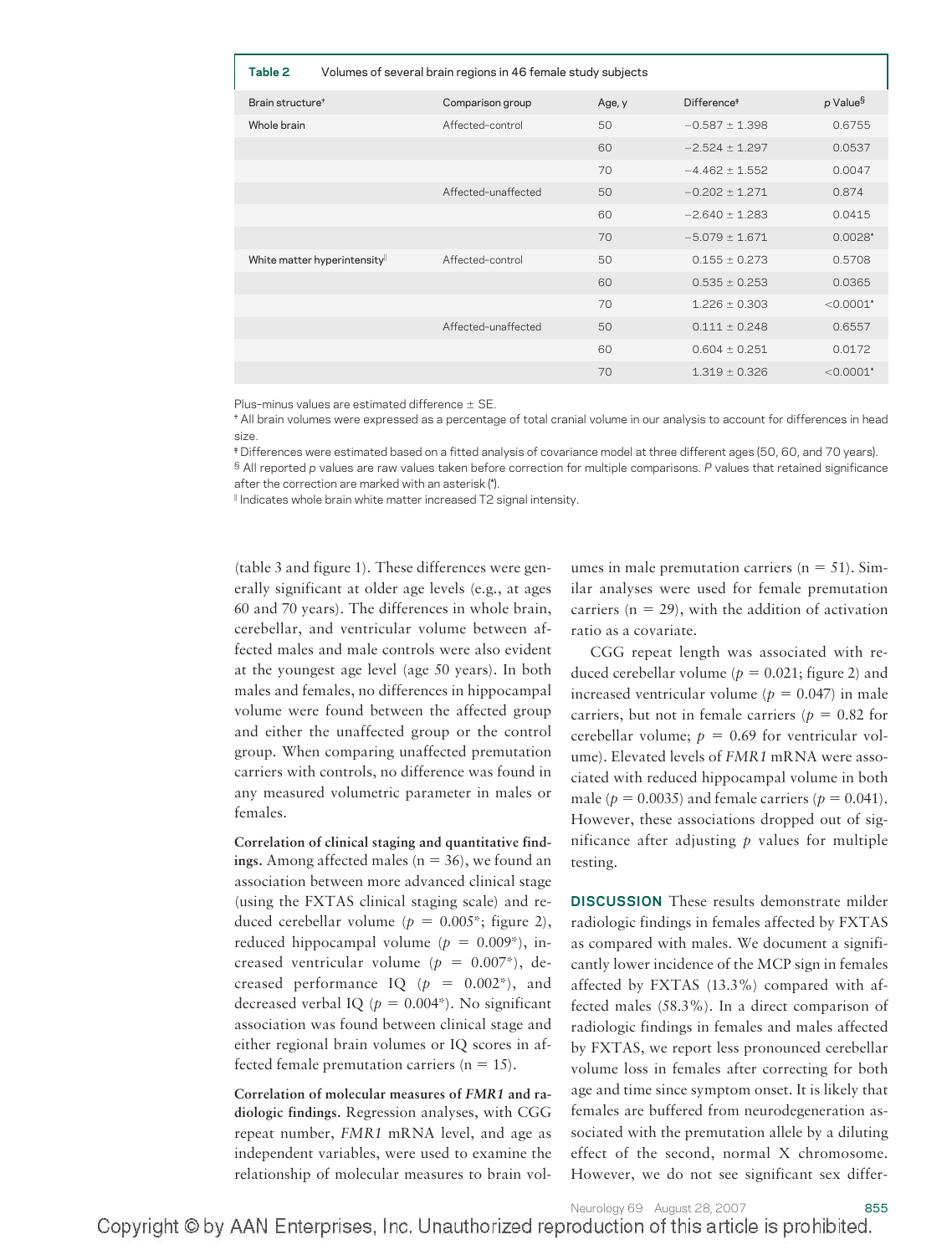| Table 3<br>Volumes of several brain regions in 100 male study subjects |                     |        |                         |                      |  |  |  |  |
|------------------------------------------------------------------------|---------------------|--------|-------------------------|----------------------|--|--|--|--|
| Brain structure <sup>+</sup>                                           | Comparison group    | Age, y | Difference <sup>#</sup> | p Value <sup>§</sup> |  |  |  |  |
| Whole brain                                                            | Affected-control    | 50     | $-2.237 \pm 1.221$      | 0.069                |  |  |  |  |
|                                                                        |                     | 60     | $-4.175 \pm 0.802$      | $<$ 0.0001*          |  |  |  |  |
|                                                                        |                     | 70     | $-6.113 \pm 0.890$      | $<$ 0.0001*          |  |  |  |  |
|                                                                        | Affected-unaffected | 50     | $-1.744 \pm 1.260$      | 0.1686               |  |  |  |  |
|                                                                        |                     | 60     | $-4.183 \pm 0.924$      | $<$ 0.0001*          |  |  |  |  |
|                                                                        |                     | 70     | $-6.622 \pm 1.111$      | $<$ 0.0001*          |  |  |  |  |
| Cerebellum                                                             | Affected-control    | 50     | $-0.846 \pm 0.313$      | 0.0077               |  |  |  |  |
|                                                                        |                     | 60     | $-0.955 \pm 0.205$      | $<$ 0.0001*          |  |  |  |  |
|                                                                        |                     | 70     | $-1.065 \pm 0.228$      | $<$ 0.0001*          |  |  |  |  |
|                                                                        | Affected-unaffected | 50     | $-0.845 \pm 0.323$      | 0.0099               |  |  |  |  |
|                                                                        |                     | 60     | $-0.941 \pm 0.237$      | $0.0001*$            |  |  |  |  |
|                                                                        |                     | 70     | $-1.038 \pm 0.285$      | $0.0004*$            |  |  |  |  |
| Ventricular CSF                                                        | Affected-control    | 50     | $0.541 \pm 0.415$       | 0.1951               |  |  |  |  |
|                                                                        |                     | 60     | $1.238 \pm 0.273$       | $<$ 0.0001*          |  |  |  |  |
|                                                                        |                     | 70     | $1.936 \pm 0.303$       | $<$ 0.0001 $^*$      |  |  |  |  |
|                                                                        | Affected-unaffected | 50     | $0.390 \pm 0.429$       | 0.3642               |  |  |  |  |
|                                                                        |                     | 60     | $1.158 \pm 0.314$       | $0.0003*$            |  |  |  |  |
|                                                                        |                     | 70     | $1.925 \pm 0.378$       | $<$ 0.0001*          |  |  |  |  |
| White matter hyperintensity                                            | Affected-control    | 50     | $-0.387 \pm 0.238$      | 0.1071               |  |  |  |  |
|                                                                        |                     | 60     | $0.304 \pm 0.157$       | 0.0544               |  |  |  |  |
|                                                                        |                     | 70     | $0.994 \pm 0.174$       | $<$ 0.0001*          |  |  |  |  |
|                                                                        | Affected-unaffected | 50     | $-0.385 \pm 0.246$      | 0.1202               |  |  |  |  |
|                                                                        |                     | 60     | $0.330 \pm 0.180$       | 0.0693               |  |  |  |  |
|                                                                        |                     | 70     | $1.045 \pm 0.217$       | $<$ 0.0001*          |  |  |  |  |

Plus-minus values are estimated difference  $\pm$  SE

† All brain volumes were expressed as a percentage of total cranial volume in our analysis to account for differences in head size.

‡ Differences were estimated based on a fitted analysis of covariance model at three different ages (50, 60, and 70 years).

§ All reported *p* values are raw values taken before correction for multiple comparisons. *P* values that retained significance after the correction are marked with an asterisk (\*).

Indicates whole brain white matter increased T2 signal intensity.

ences in clinical staging due to functional or adaptive differences, indicating that this protective effect may not spare females from clinical progression once they have the disease.

Similar to the pattern of radiologic findings previously reported in males with FXTAS, we report significantly reduced brain volumes and increased white matter disease in females affected by FXTAS compared with unaffected female carriers and female controls without the premutation. However, unlike males, females with FXTAS did not demonstrate significant differences in cerebellar or ventricular volume when compared with unaffected carriers or agematched controls, again suggesting milder or different structural alteration of the brain in females compared with males. It should be noted that given the younger age of our unaffected female carrier sample and the age-dependent penetrance of FXTAS in males, $35$  it is likely that this group contains some individuals who will develop FXTAS in the future. The fact that we see significant differences between the unaffected and affected groups after correcting for the effect of age and a lack of difference between unaffected and controls suggests that the radiologic changes observed are due to the presence of FXTAS rather than a developmental effect of the premutation. It should also be noted that the increased white matter disease observed among affected females was largely driven by two individuals that had particularly pronounced white matter changes. These individuals did not have particularly high scores on the FXTAS staging scale (both had a score of 3), nor did they have the MCP sign. However, at age 74 years, they were the oldest subjects in the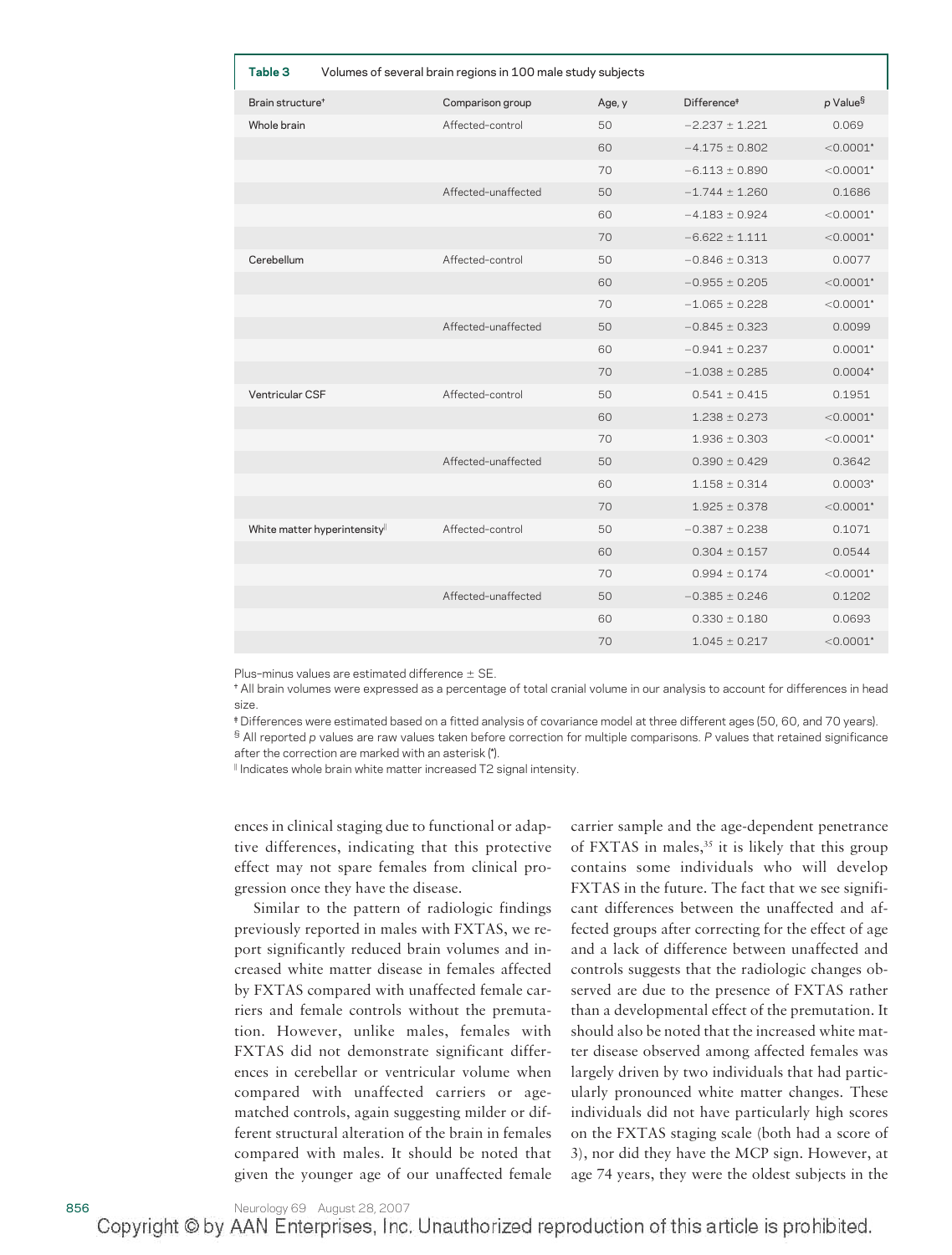

Open circles represent unaffected premutation carriers (fragile X-associated tremor/ataxia syndrome [FXTAS] clinical staging score of 0 or 1), and closed circles represent premutation carriers with an FXTAS diagnosis (FXTAS clinical staging score of 2 to 6). The solid regression line is for all premutation carriers, and the dashed line is for males with FXTAS. Statistical analysis showed a correlation between reduced cerebellar volume and both increased FXTAS clinical staging score  $(p = 0.005^*)$  and higher CGG repeat lengths  $(p = 0.021)$ .  $<sup>+</sup> Total cranial volume$ .</sup>

female group, suggesting that the increase in white matter disease could be a result of exposure to RNA toxicity for several additional years.

We also observed significant associations between the severity of clinical symptoms of FXTAS and brain volumes in males. This finding validates the use of the FXTAS clinical staging scale as a clinical tool by providing a quantitative structural correlate to the functional impairment measured by this scale. We do not see a significant association between clinical staging of FXTAS and brain volumes in females. This is likely related to milder radiologic involvement in females.

Previous reports have found correlations between higher CGG numbers and reduced cerebellar volume, increased ventricular volume, and increased whole brain white matter disease in males affected with FXTAS.<sup>18</sup> Although we saw two of these correlations in males (cerebellar and ventricular volume), they did not hold up after the correction for multiple comparisons, and we did not observe any association between CGG number and brain volumes in females. The effect of CGG repeat number may be modified in females by the activation ratio, which is also variable between blood and brain. Therefore, a correction for activation ratio obtained from blood may not be reflective of the status of the different brain regions. Additionally, the protective effect in the brain may be enhanced by having a neuron or astrocyte with the normal X active in close proximity to a cell with an active mutated X. We did not see a difference in the activation ratio between females with FXTAS and unaffected carrier females. There are likely additional factors beyond activation ratio that influence FXTAS involvement in females. With respect to *FMR1* mRNA, there are differences in mRNA levels between blood and various brain regions, with the hippocampus having the highest levels.40 It is interesting that a correlation existed between hippocampal volume and *FMR1* mRNA levels for both males and females before correction, warranting further study with a larger number of subjects.

The lack of a clear relationship between regional brain volumes and molecular measures of the *FMR1* gene or clinical staging in females may be related to the relatively small number of women with FXTAS in our study and the variability in the molecular measures, including the activation ratio among tissues. It is also possible that female premutation carriers exhibit structural brain changes that do not significantly reduce brain volume. Further studies are necessary to elucidate the relationship between brain structure, the *FMR1* gene, and the clinical presentation of FXTAS in female premutation carriers.

*Received December 4, 2006. Accepted in final form March 27, 2007.*

## **REFERENCES**

- 1. Moore CJ, Daly EM, Schmitz N, et al. A neuropsychological investigation of male premutation carriers of fragile X syndrome. Neuropsychologia 2004;42:1934– 1947.
- 2. Loesch DZ, Bui MQ, Grigsby J, et al. Effect of the fragile X status categories and the FMRP levels on executive functioning in fragile X males and females. Neuropsychology 2003;17:646–657.
- 3. Grigsby J, Brega AG, Jacquemont S, et al. Impairment in the cognitive functioning of men with fragile X-associated tremor/ataxia syndrome (FXTAS) [published online ahead of print June 15, 2006]. J Neurol Sci 2006;248:227–233.
- 4. Grigsby J, Leehey MA, Jacquemont S, et al. Cognitive impairment in a 65-year-old male with the fragile

Neurology 69 August 28, 2007 857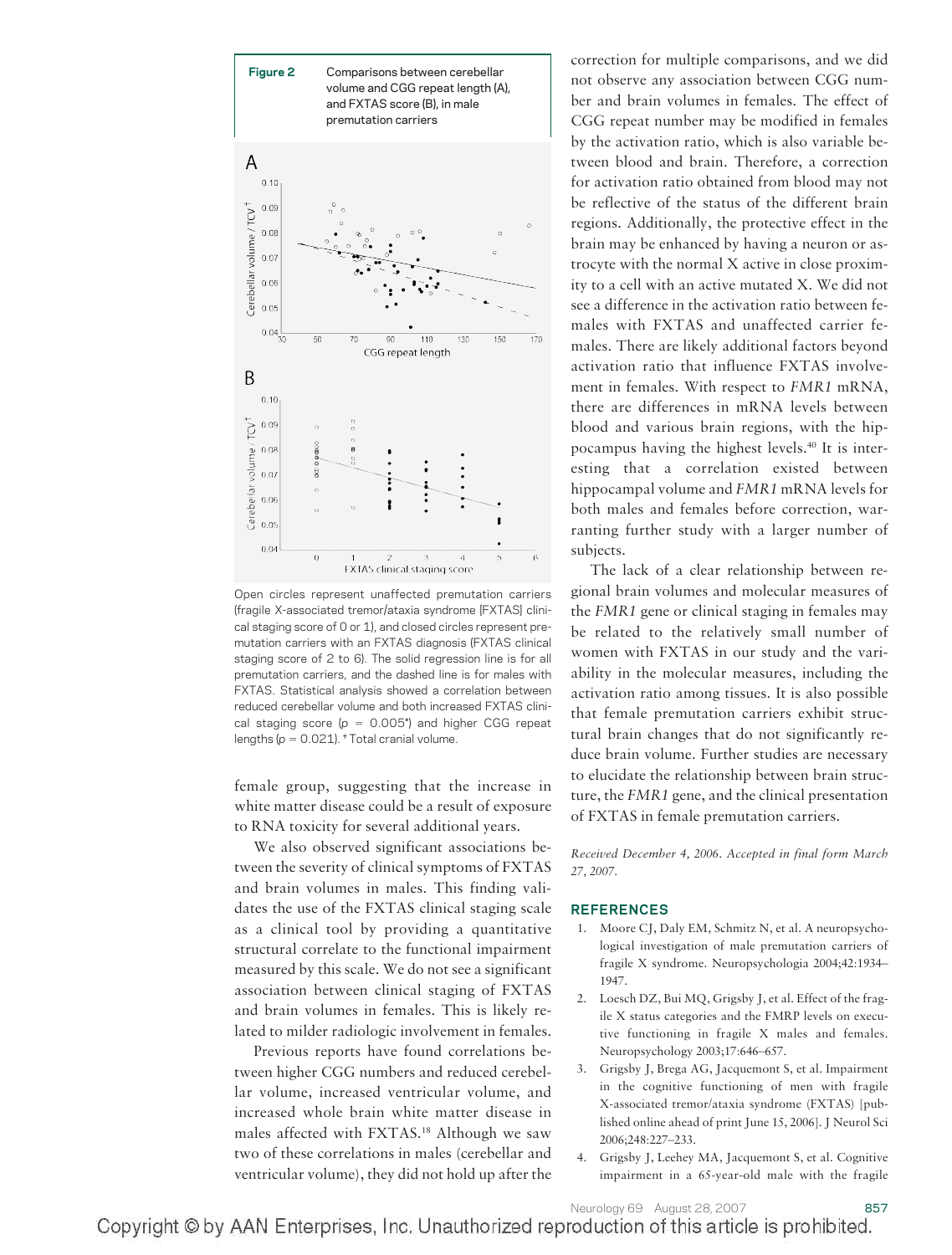X-associated tremor-ataxia syndrome (FXTAS). Cogn Behav Neurol 2006;19:165–171.

- 5. Cornish KM, Kogan C, Turk J, et al. The emerging fragile X premutation phenotype: evidence from the domain of social cognition. Brain Cogn 2005;57:53–60.
- 6. Franke P, Leboyer M, Gansicke M, et al. Genotypephenotype relationship in female carriers of the premutation and full mutation of FMR-1. Psychiatry Res 1998;80:113–127.
- 7. Hessl D, Tassone F, Loesch DZ, et al. Abnormal elevation of FMR1 mRNA is associated with psychological symptoms in individuals with the fragile X premutation. Am J Med Genet B Neuropsychiatr Genet 2005; 139:115–121.
- 8. Murray A, Ennis S, MacSwiney F, Webb J, Morton NE. Reproductive and menstrual history of females with fragile X expansions. Eur J Hum Genet 2000;8: 247–252.
- 9. Sullivan AK, Marcus M, Epstein MP, et al. Association of FMR1 repeat size with ovarian dysfunction. Hum Reprod 2005;20:402–412.
- 10. Hagerman RJ, Leehey M, Heinrichs W, et al. Intention tremor, parkinsonism, and generalized brain atrophy in male carriers of fragile X. Neurology 2001;57:127– 130.
- 11. Jacquemont S, Hagerman RJ, Leehey M, et al. Fragile X premutation tremor/ataxia syndrome: molecular, clinical, and neuroimaging correlates. Am J Hum Genet 2003;72:869–878.
- 12. Loesch DZ, Churchyard A, Brotchie P, Marot M, Tassone F. Evidence for, and a spectrum of, neurological involvement in carriers of the fragile X pre-mutation: FXTAS and beyond. Clin Genet 2005;67:412–417.
- 13. Leehey MA, Munhoz RP, Lang AE, et al. The fragile X premutation presenting as essential tremor. Arch Neurol 2003;60:117–121.
- 14. Bacalman S, Farzin F, Bourgeois JA, et al. Psychiatric phenotype of the fragile X-associated tremor/ataxia syndrome (FXTAS) in males: newly described frontosubcortical dementia. J Clin Psychiatry 2006;67:87–94.
- 15. Jacquemont S, Farzin F, Hall D, et al. Aging in individuals with the FMR1 mutation. Am J Ment Retard 2004; 109:154–164.
- 16. Loesch DZ, Litewka L, Brotchie P, Huggins RM, Tassone F, Cook M. Magnetic resonance imaging study in older fragile X premutation male carriers. Ann Neurol 2005;58:326–330.
- 17. Brunberg JA, Jacquemont S, Hagerman RJ, et al. Fragile X premutation carriers: characteristic MR imaging findings in adult males with progressive cerebellar and cognitive dysfunction. Am J Neuroradiol 2002;23:1757–1766.
- 18. Cohen S, Masyn K, Adams J, et al. Molecular and imaging correlates of the fragile X-associated tremor/ ataxia syndrome. Neurology 2006;67:1426–1431.
- 19. Greco C, Hagerman RJ, Tassone F, et al. Neuronal intranuclear inclusions in a new cerebellar tremor/ ataxia syndrome among fragile X carriers. Brain 2002; 125:1760–1771.
- 20. Greco CM, Berman RF, Martin RM, et al. Neuropathology of fragile X-associated tremor/ataxia syndrome (FXTAS) [published online ahead of print December 5, 2005]. Brain 2006;129:243–255.
- 21. O'Dwyer JP, Clabby C, Crown J, Barton DE, Hutchinson M. Fragile X-associated tremor/ataxia syndrome

presenting in a woman after chemotherapy. Neurology 2005;65:331–332.

- 22. Hagerman RJ, Leavitt BR, Farzin F, et al. Fragile-Xassociated tremor/ataxia syndrome (FXTAS) in females with the *FMR1* premutation. Am J Hum Genet 2004;74:1051–1056.
- 23. Berry-Kravis E, Potanos K, Weinberg D, Zhou L, Goetz CG. Fragile X-associated tremor/ataxia syndrome in sisters related to X-inactivation. Ann Neurol 2005;57:144–147.
- 24. Jacquemont S, Orrico A, Galli L, et al. Spastic paraparesis, cerebellar ataxia, and intention tremor: a severe variant of FXTAS? J Med Genet 2005;42:e14.
- 25. Zuhlke C, Budnik A, Gehlken U, et al. FMR1 premutation as a rare cause of late onset ataxia: evidence for FXTAS in female carriers. J Neurol 2004;251:1418– 1419.
- 26. Tassone F, Hagerman RJ, Taylor AK, Gane LW, Godfrey TE, Hagerman PJ. Elevated levels of *FMR1* mRNA in carrier males: a new mechanism of involvement in fragile X syndrome. Am J Hum Genet 2000;66: 6–15.
- 27. Hagerman PJ, Hagerman RJ. The fragile-X premutation: a maturing perspective. Am J Hum Genet 2004; 74:805–816.
- 28. Ranum LP, Day JW. Dominantly inherited, noncoding microsatellite expansion disorders. Curr Opin Genet Dev 2002;12:266–271.
- 29. Dombrowski C, Levesque ML, Morel ML, Rouillard P, Morgan K, Rousseau F. Premutation and intermediate-size FMR1 alleles in 10 572 males from the general population: loss of an AGG interruption is a late event in the generation of fragile X syndrome alleles. Hum Mol Genet 2002;11:371–378.
- 30. Rousseau F, Rouillard P, Morel ML, Khandjian EW, Morgan K. Prevalence of carriers of premutation-size alleles of the FMRI gene–and implications for the population genetics of the fragile X syndrome. Am J Hum Genet 1995;57:1006–1018.
- 31. DeCarli C, Maisog J, Murphy DG, Teichberg D, Rapoport SI, Horwitz B. Method for quantification of brain, ventricular, and subarachnoid CSF volumes from MR images. J Comput Assist Tomogr 1992;16: 274–284.
- 32. DeCarli C, Murphy DG, Teichberg D, Campbell G, Sobering GS. Local histogram correction of MRI spatially dependent image pixel intensity nonuniformity. J Magn Reson Imaging 1996;6:519–528.
- 33. Wu CC, Mungas D, Petkov CI, et al. Brain structure and cognition in a community sample of elderly Latinos. Neurology 2002;59:383–391.
- 34. Jeerakathil T, Wolf PA, Beiser A, et al. Stroke risk profile predicts white matter hyperintensity volume: the Framingham Study [published online ahead of print June 24, 2004]. Stroke 2004;35:1857–1861.
- 35. Jacquemont S, Hagerman RJ, Leehey MA, et al. Penetrance of the fragile X-associated tremor/ataxia syndrome in a premutation carrier population. JAMA 2004;291:460–469.
- 36. Wechsler D. Wechsler Adult Intelligence Scale–third edition: Administration and scoring manual. San Antonio: Harcourt Assessment, 1997.
- 37. Tassone F, Hagerman RJ, Garcia-Arocena D, Khandjian EW, Greco CM, Hagerman PJ. Intranuclear inclu-

858 Neurology 69 August 28, 2007